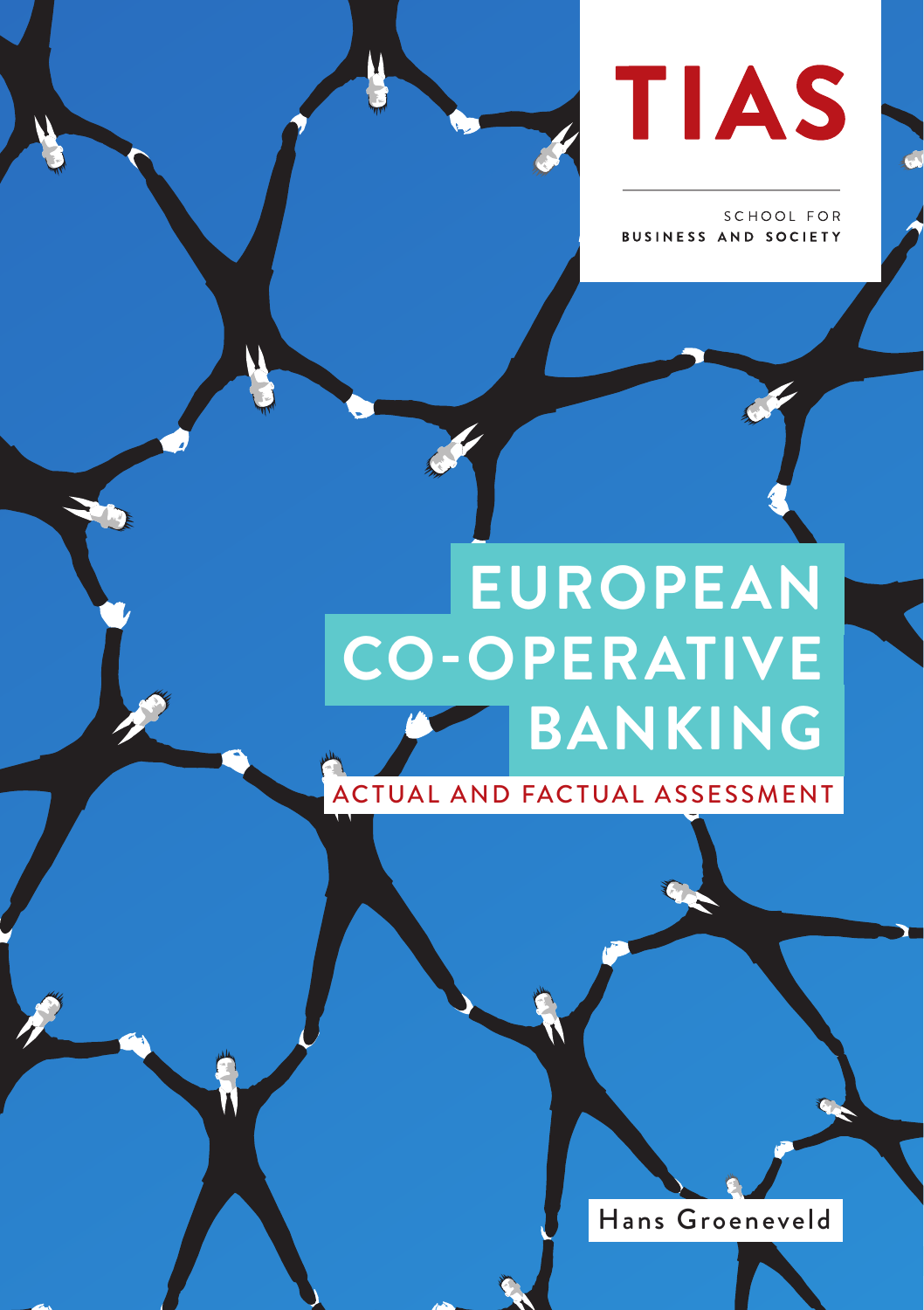

# Content

| Foreword                                            | 4  |
|-----------------------------------------------------|----|
| Executive summary                                   | 6  |
| A concise historical overview of co-operative banks | 9  |
| Data description                                    | 11 |
| General economic environment                        | 13 |
| Members                                             | 15 |
| Number of local banks, branches and employees       | 17 |
| Total assets, loans and deposits                    | 19 |
| Domestic market shares                              | 21 |
| Capitalization                                      | 23 |
| Return on equity                                    | 25 |
| Efficiency                                          | 27 |
| Concluding considerations                           | 29 |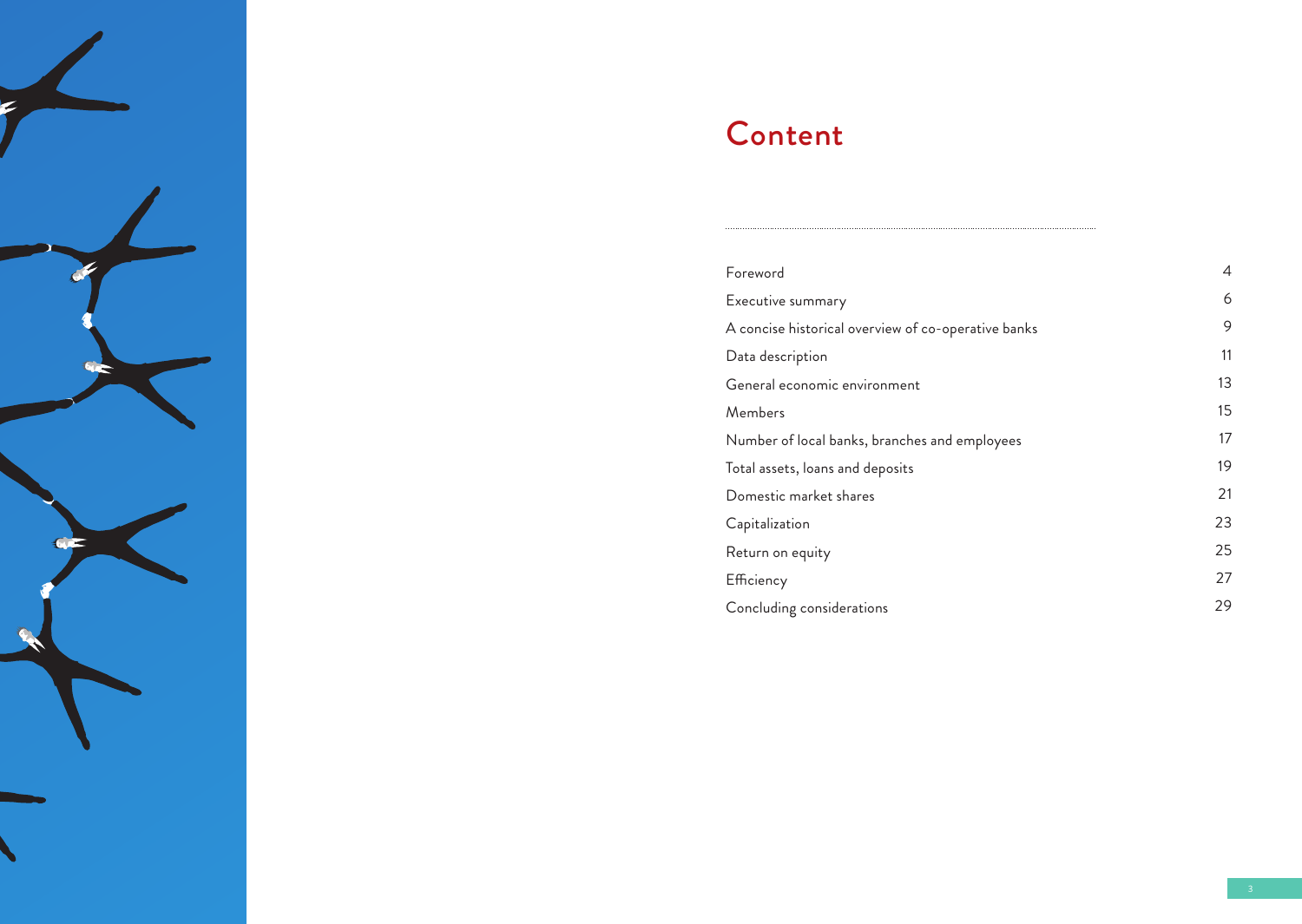## Foreword from the EACB and TIAS

*3 March 2015* - This publication aims to sketch the current state of affairs in European co-operative banking for a broad audience, e.g. co-operative bankers, policy makers, regulators and the general public. It is prepared by TIAS School for Business and Society (henceforth TIAS), with support from the European Association of Co-operative Banks (EACB) in Brussels. TIAS is the Business School of Tilburg University and Eindhoven University of Technology in The Netherlands, focusing on education and research for professionals employed in both profit and not-for-profit organisations.

The main objective of the report is to disseminate and analyse facts and figures of European co-operative banking groups objectively. This is highly important, especially in light of present economic and financial perspectives, structural developments in banking and eminent changes in banking supervision and regulation.

We sincerely hope that this factual publication will contribute to greater understanding and increased awareness of the co-operative banking model. Both aspects clearly touch upon recent academic and policy-oriented discussions on the nature and role that banks do, can and should play within modern financial systems. Herewith, we would like to point out to policymakers, scholars and supervisors that banking comes in many guises. Finally, it goes without saying that any comments are welcome. We are also more than pleased to provide additional information and further clarifications.



**Hervé Guider** Managing Director of the European Association of Co-operative Banks in Brussels, Belgium

TIAS **COUNDLINE BUSINESS AND SOCIE** 

#### **Hans Groeneveld** Professor Co-operative Financial Services, TIAS School for Business and Society, Tilburg University, The Netherlands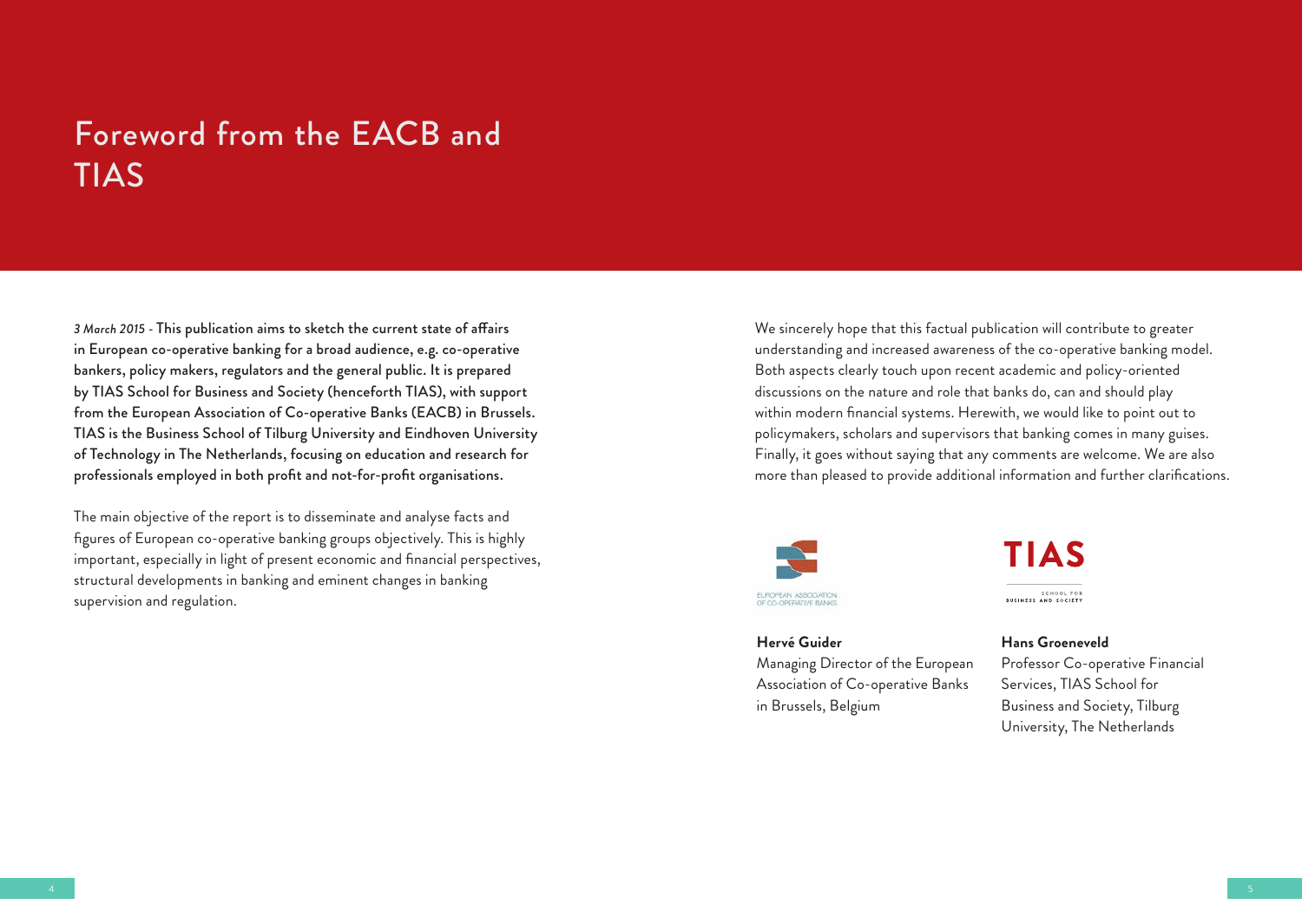### Executive summary

**Since the onset of the Great Financial Crisis in 2007, not-for-profit banking models have attracted more policy-related and academic attention than in the preceding decades. Paradoxically, the emerging academic and policy interest stemmed from the 'discovery' that not-for profit banks weathered the initial financial and economic storms in the time period 2007-2010 relatively well. In particular, co-operative banks showed a remarkable resistance and resilience, and hardly needed state support (Groeneveld, 2011). Many analysts and academics have attributed this achievement to the implications of their specific business model (see Ayadi, 2010 et al.).** 

Objectively, co-operative banks stand out from other banks regarding their ownership structure and business orientation. Customers have the possibility to become a member of local co-operative banks. Via a representative democracy, members participate in strategy, control, supervision, policy and decision making. Co-operative banks are accountable to their members, have a not-for-profit mission and are consequently able to apply a longterm horizon. These factors are supposed to have led to a focus on retail banking with close links to the real economy, a tendency to adopt less risky strategies, the formation of internal solidarity mechanisms, and a relatively high capitalization (Birchall, 2013).

But these observations relate to their accomplishments a few years ago. Although the pressure from the initial financial crisis beginning in the summer of 2007 has clearly abated, this time period remained tumultuous in economic and financial terms due to subsequent turbulent events in Europe. Against this background, this publication reviews the recent position and overall performance of fourteen co-operative banking groups in ten European countries<sup>1</sup> in the period from 2011 to 2013, on the basis of a range of selected indicators.

The report finds that the co-operative banking groups under review were not immune to the chilly economic climate and great turmoil in Europe after 2010. In 2013, their aggregated total assets and loan portfolio shrunk slightly, which is historically quite exceptional. However, this overall decline is modest compared to the decrease in total assets and outstanding loans to the non-financial private sector of all other banks in the same European countries. In 2013, total assets of all other banks dropped by almost 10 per cent. The European Central Bank (2014, p. 5) states that this is attributable to: *'on-going balance sheet repair and the related deleveraging of (non-core) assets, with the reduction in derivative positions accounting for a large part of the total balance sheet shrinkage.'* In these economically and financially difficult times, co-operative banks were able to further expand their membership base and domestic market positions. They attracted significantly more new deposits, resulting in a rise in their overall deposit market share. By retaining solid deposit bases, potential liquidity risks and funding costs are mitigated.

Financial indicators like the tier 1 ratio and return on equity also point to a less volatile performance and development of co-operative banking groups. In 2011-2013, their average return on equity was significantly higher than that of the entire banking sector. In fact, calculations in this document reveal that the return on equity of all banks was negative in 2012, whereas co-operative banking groups still recorded an average return on equity of slightly more than 2 per cent. Finally, the cost to income ratios hardly differed between co-operative banking groups and the entire banking sector in the period under review.

<sup>&</sup>lt;sup>1</sup> Bundesverband der Deutschen Volksbanken und Raiffeisenbanken (entire finance Group belonging<br>
to the German Volks- und Raiffeisenbanken), Austrian Volksbanken Group (Austria), Raiffeisenbanken<br>
ken Group (Austria), Ass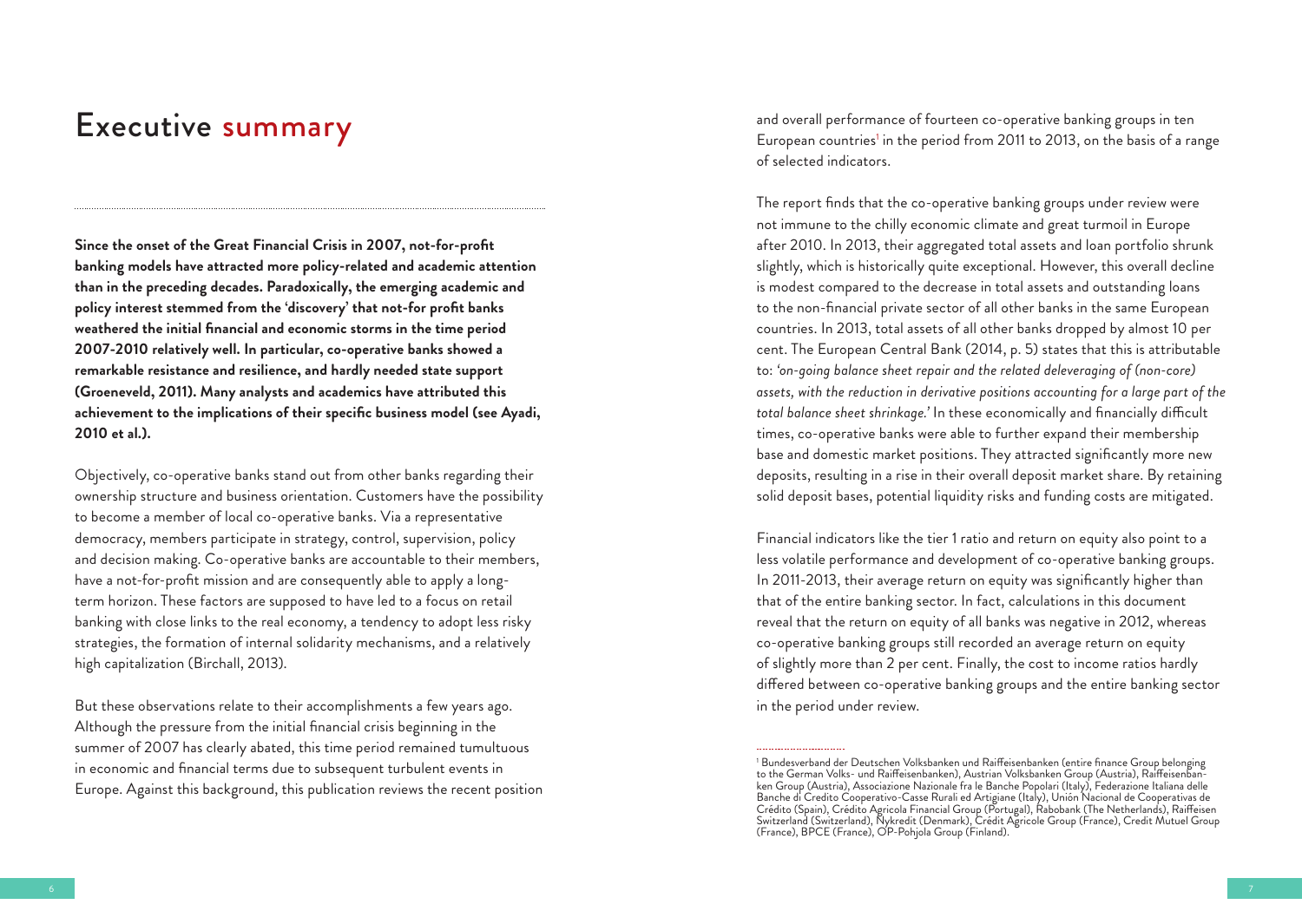All in all, this report corroborates the findings of earlier studies; European co-operative banks are distinct players in the European banking industry. Each year, their overall performance differed in terms of efficiency, profitability and risk compared to the complete banking sector. Their stakeholder-oriented governance fosters a predominant orientation towards retail banking which demonstrably results in a moderate risk profile and close links with the real economy and local communities. This observation underscores the valuable contribution of various competing models in banking to diversity and consequently financial stability. Diversity in ownership and business orientation leads to diversity in risk appetite, management, incentive structures, policies and practices as well as behaviours and outcomes (see Butzbach and Von Mettenheim, 2014). It offers greater choice for customers and society through enhanced competition that derives in part from the juxtaposition of different business models. Hence, it is not argued that the co-operative banking model is superior to other models<sup>2</sup>. Each type of banking organisation is obviously faced with general and specific issues and has advantages and disadvantages. This publication merely advocates for a healthy and meaningful mix of different banking models in various markets.

## A concise historical overview of co-operative banks

All present co-operative banking groups have a long and rich history. Most co-operative banks were established in the 19th century in response to the problems that small urban and rural businesses had in accessing affordable financial services. They were able to grant loans to these 'excluded' groups, because members provided funding or stood bail and were therefore involved in the decision-making and credit granting process. Initially, loans were extended exclusively to members. Membership was not a pre-requisite for placing savings at co-operative banks. Local credit co-operatives did not aim at maximizing short term profits, but profits were necessary for further growth and were for the larger part retained and added to the capital base.

Over time, co-operative banks have modernized. They have restructured and the majority of local co-operative banks developed into national (network) organisations. Co-operative banking groups became active in other fields of financial services such as insurance or leasing. The increasingly level of domestic integration was partly motivated by regulatory requirements or the necessary realisation of economies of scale and higher efficiency levels to stay innovative and competitive. Subsequently, quite some national organisations transformed into internationally active banking groups. Some co-operative banking groups have sold a part of their business activities to investors or became partly listed, thus gradually transforming into a hybrid type of financial co-operative. In the course of time, many co-operative banks also started to serve non-members, particularly private individuals who needed current accounts and/or home loans.

<sup>2</sup> Admittedly, some individual co-operative banking groups faced considerable difficulties in either their domestic or international activities in 2011-2013, but hardly in their co-operative core (i.e. at local or regional co-operative banks).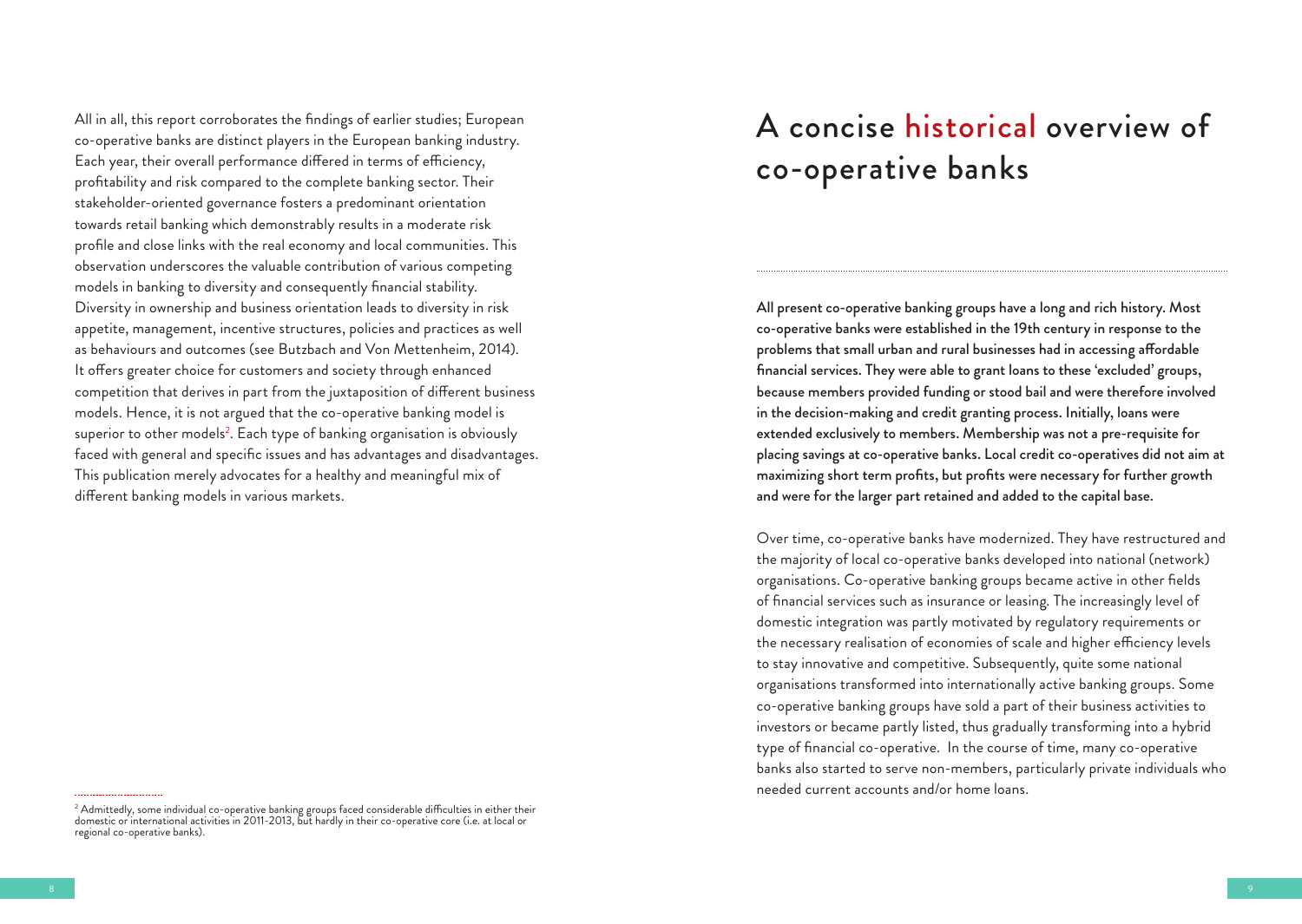The present co-operative banking groups differ with respect to the degree of centralization and integration within the networks, the size and focus of international activities, and the design of the co-operative governance with member authority. In most cases, banking regulation reform and pressures of competition have led to a centralisation of strategic and operating functions and processes. This has resulted into multiple tier networks, which vary from loose associations to highly integrated groups. The shared second-tier operations comprise wholesale divisions and provide economies of scale and reduce costs, while retaining local relational banking and institutional foundations in social and political networks. In addition, many secondtier network organisations are responsible for the execution of internal solvency and liquidity mechanisms and/or internal deposit guarantee schemes to ensure the overall stability of the network. To perform these tasks adequately, the APEX institutions (i.e. the central institution of local or regional co-operative banks) are often endowed with monitoring and control functions as defined in the Capital Requirements Regulation. These monitoring devices usually exert a strong disciplinary influence on member banks (and their management), apart from the intrinsic peer pressure within the network<sup>3</sup>.

### Data description

Acknowledging that differences between individual co-operative banking groups exist, this report presents an overview of the overall position and performance of fourteen European co-operative banking groups in 2012 and 2013 (see footnote 1). To this end, comparable consolidated and/or aggregated data for key co-operative and financial indicators of individual cooperative banking groups are calculated by TIAS4. In most cases, individual figures were derived from public sources. In some instances, data were composed upon request by co-operative banks for TIAS.

Nevertheless, judgment was required to categorize the various balance sheet items (e.g. loans, deposits, equity) in order to obtain comparable data for European co-operative banking groups. Indeed, accounting conventions and terminologies as well as the detail of disclosure seem to differ somewhat across co-operative banks. The constructed comparable data are subsequently used to calculate averages for all co-operative banks together. Hence, we do not look at individual co-operative banking groups, since we aim to provide a general picture. When appropriate, these data are contrasted with aggregated data for entire banking sectors in these ten European countries. The latter figures are collected from national supervisory authorities as well as the European Central Bank (ECB) using similar definitions.

 $^3\,$  In Finland, The Netherlands and Portugal, the APEX institution is officially responsible for the delega-<br>ted supervision over the local banks on behalf of the external banking supervisors. However, the affiliated local co-operative banks are independent legal entities with an own banking license.

<sup>4</sup> For the non-euro countries in the sample, all items were converted into euro at the exchange rate prevailing at the statement date.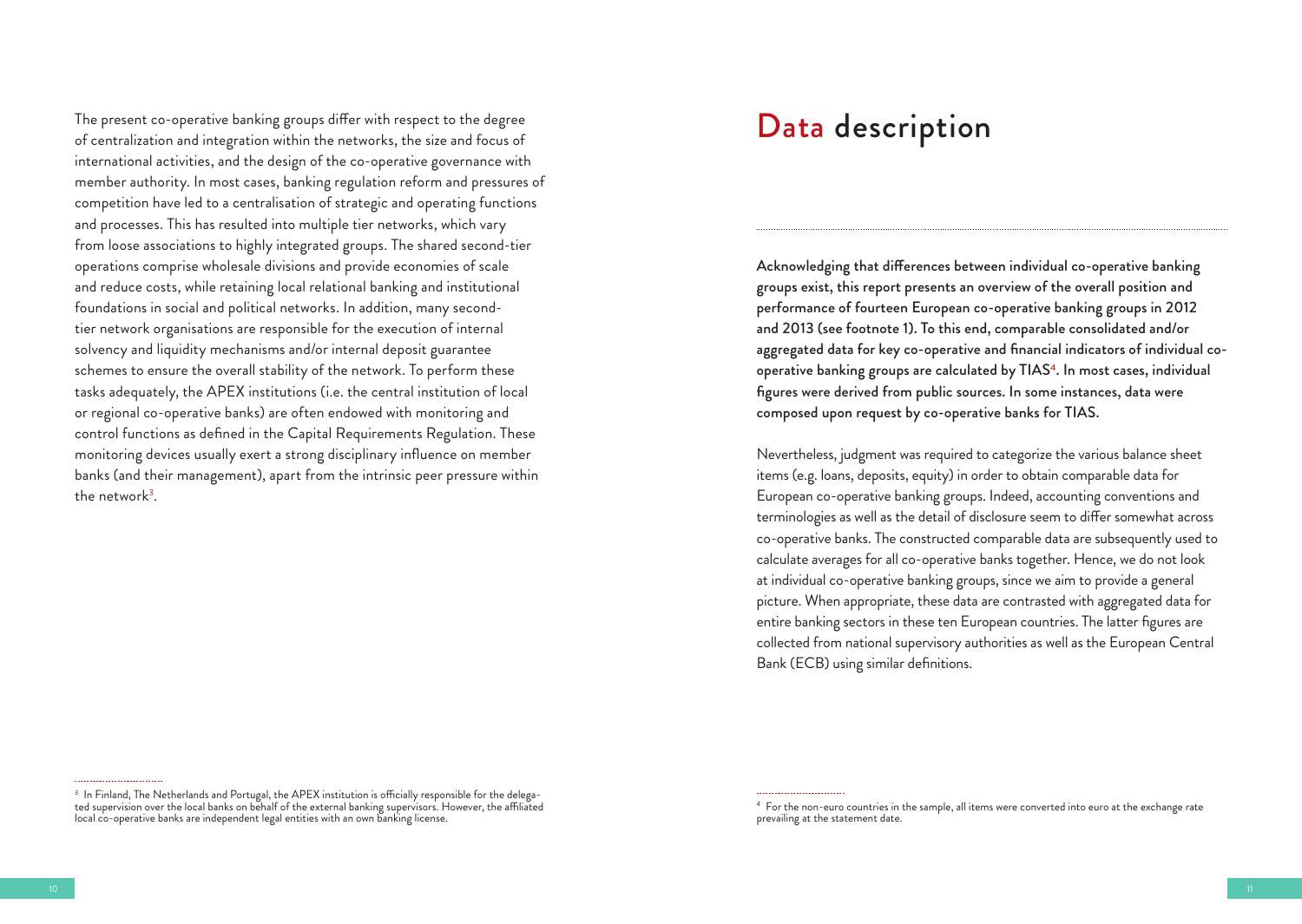#### **Table 1: Diversity in European co-operative banking (2013)**

|  |                                 | Total | Average | <b>Median</b>                      | Minimum | <b>Maximum</b> |
|--|---------------------------------|-------|---------|------------------------------------|---------|----------------|
|  | Balance sheet in EUR<br>billion | 6,825 | 488     | 249                                | 13      | 1.706          |
|  | Number of members               |       |         | 54,945,188   3,924,656   1,764,000 | 291,000 | 17,712,774     |

Source: TIAS calculations.

Note: the data set comprises fourteen co-operative banking groups in ten European countries.

Table 1 illustrates the great diversity in European co-operative banking. The first row reports aggregated information on total assets of the fourteen co-operative banks included in this publication. The second row displays similar statistics for members. In terms of total assets, the ratio of the largest co-operative banking group to the smallest is around 130, which accentuates the large difference in size. The average balance sheet total amounted to EUR 488 billion in 2013. The disparity between the largest and smallest co-operative bank measured by members is much smaller. The largest co-operative bank has about 60 times more members than the smallest. These differences in size have grown over time due to many different reasons. Given that all co-operative banks already exist for a very long time, size is not by definition a determining factor for viability in itself. This might, however, change in the future as a result of developments in competition, society, technology and supervision. These factors could alter the environment for co-operative banks fundamentally.

### General economic environment

For an adequate and accurate interpretation of recent developments in co-operative banking, one has to take the overall economic situation into consideration. Figure 1 displays the average real GDP growth, the unemployment rate and the government deficit as a percentage of GDP in the countries under review. A somewhat longer time horizon has been applied, because economic developments generally impact banks with a time lag and/ or for a prolonged period of time. Of course, banks also exert a clear impact on these variables, but the issue of causes and effects is beyond the scope of this report.

#### **Figure 1: Development of key economic variables in ten European countries (average)**



*Source:* TIAS calculations based on data from Eurostat and the European Commission. The lines symbolize the average values of the displayed variables in ten European countries.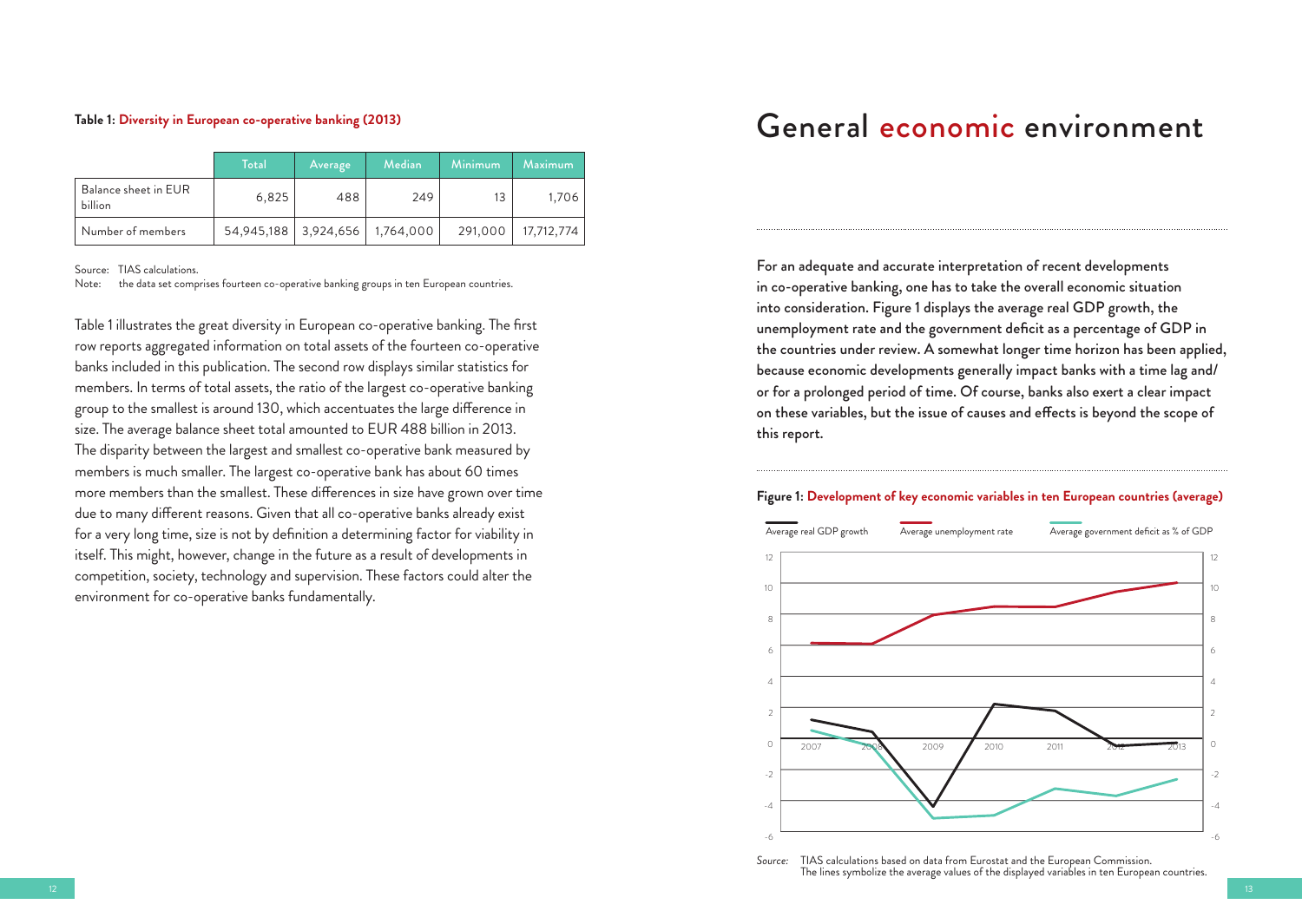The last five years have been a roller coaster from an economic point of view. The deep recession of 2008-2009 was followed by two years of moderate economic recovery. This economic upswing was largely manufactured by increasing government expenditures or specific tax relief measures, which in turn resulted in rising government deficits. At the same time, concealed structural weaknesses in the Eurozone came to the fore, and governments embarked on substantial austerity programs. Together with disruptions in national financial systems, this pushed the ten European countries back in a – milder – recession again. The unemployment rate and the number of failures in the SME sector have followed a dramatic pattern as well. From around 6 per cent in 2007, the average unemployment rate jumped to 10 per cent in 2013. In some countries, the unemployment rate currently has double digits, with Spain at the top of the list. In the meantime, the European Central Bank took extraordinary monetary steps to safeguard financial stability in the Eurozone. The European Union undertook radical institutional reforms for banking supervision and regulation. The formation of the Banking Union and the transfer of banking supervision from national supervisory authorities to the European Central Bank in November 2014 are cases in point<sup>5</sup>.

Since co-operative banking groups are measurably primarily focused on the real economy (Oliver Wyman, 2014), these economic developments are highly relevant for them. It goes without saying that many of their members and customers were confronted with heavy headwinds $^6$ .

### Members

Although diversity in co-operative banking exists, co-operative banks share important common features. One characteristic is that a customer of a local bank can become a member/owner of this bank. It is generally stated that without members there cannot be a co-operative, and a co-operative with voiceless members cannot be a co-operative either.

It is commonly acknowledged that members and their elected representatives are an essential asset and actually embody the legitimacy for co-operative banks (EACB, 2007). Membership is open and generally based on the 'one member, one vote'-principle. Members can influence the course of their local bank, and are usually involved at several levels in the organization (local, regional and national). In the early days, membership was compulsory in order to be eligible for obtaining a loan from a local co-operative bank. Many co-operative banks abolished this requirement a long time ago, implying that the development of the number of members can now be interpreted as an implicit indication for the attractiveness and popularity of co-operative banks.

Figure 2 shows the development of the number of members and the member-population ratio since 1997. Strikingly, the number of members has increased continuously. Member growth does not appear to differ significantly between years of strong economic growth and financial stability and between years of economic slack and financial instability. The total number of members rose from around 37 million in 1997 to approximately 55 million in 2013, which equals a growth of almost 50 per cent. On average, the member base grew at an annual growth rate of 2.5 percent since 1997. In 2012 and 2013, European co-operative banks welcomed almost three

 $^{\rm 5}$  This report does not deal with the implications of changes in supervisory and regulatory regimes for co-operative banks. For an informative overview of these issues, the interested reader is referred to the Annual Report 2013 and/or the website of the European Association of Co-operative Banks.

 $^{\rm 6}$  Mooij and Boonstra (2012) feature a collection of case studies of co-operative banking groups in different times of crisis.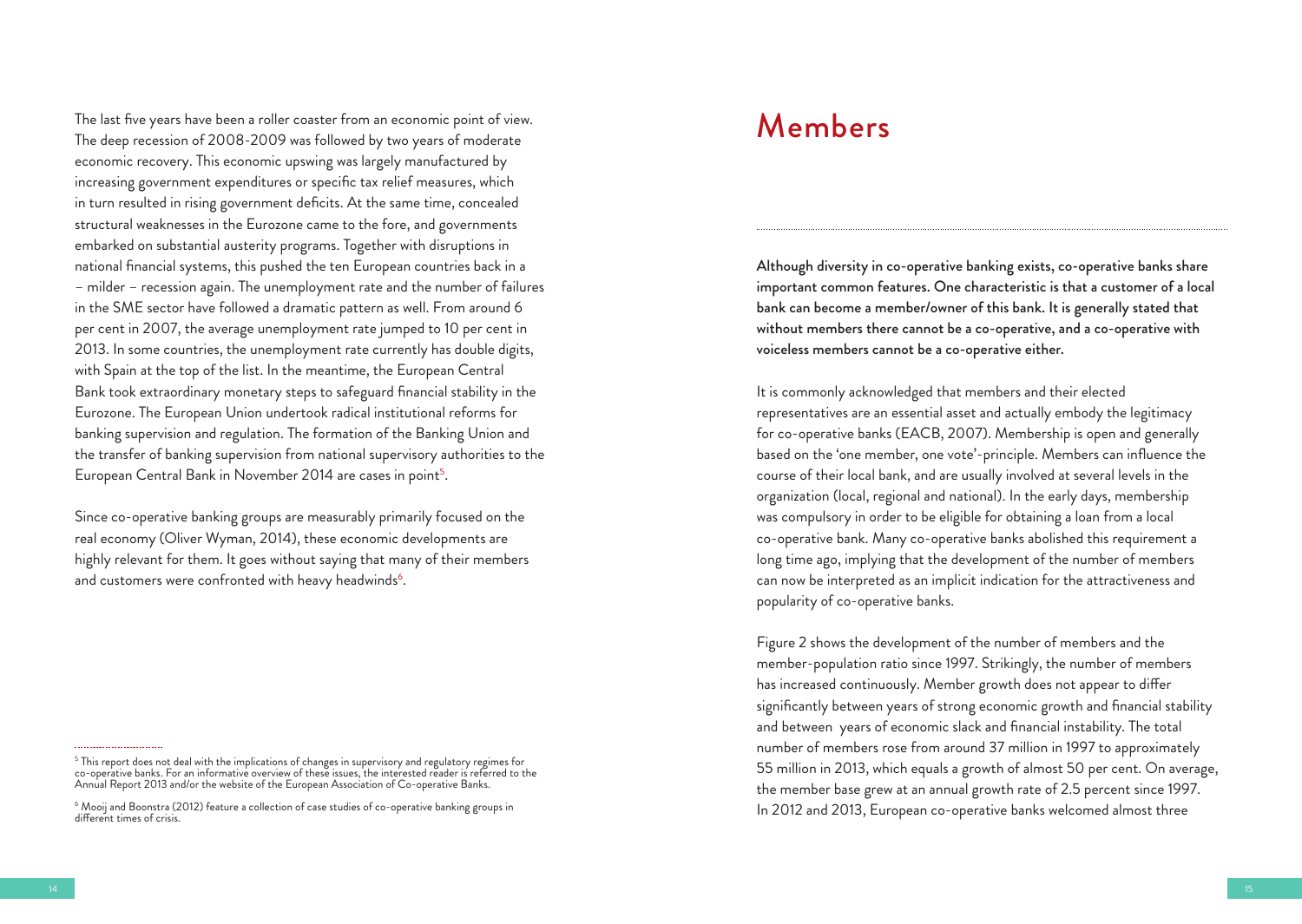million new members. In relative terms, the average member to population ratio showed an upward trend; the ratio rose from 12.9 in 1997 to 17.8 in 2013. The increase signals trust and confidence of customers in co-operative banks. Indeed, clients are presumably not very eager to become a member of local co-operative banks if the level of trust and satisfaction would be low.



#### **Figure 2: Number of members and member to population ratio**

*Source:* Calculations by TIAS based on data from co-operative banking groups and national demographic statistics.

## Number of local banks, branches and employees

**The number of independent local or regional co-operative banks has diminished considerably over time. In 2011-2013, this trend continued. The number of independent co-operative banks dropped in every country and in total by around 170 to about 2,970 in 2013. From public sources, it appears that this decline is mainly due to altering customer preferences for distribution channels, IT developments, larger homogeneous geographical areas justifying larger local banks, and efficiency considerations.** 

A similar pattern is discernible in the number of domestic branches of co-operative banks and all other banks. Between 2011 and 2013, co-operative banks reduced the number of branches by almost 3 percent, whereas all other banks closed down approximately 8 percent of their branches. The process of rationalization and resizing is partly attributable to IT developments in banking and also reflects conjunctural factors, such as pressure to reduce staff costs and overlapping branch networks. Regarding IT developments, customers are not only increasingly using all kinds of virtual channels to perform their banking activities (i.e. mobile banking), but are also increasingly participating in virtual communities matching their personal and/or professional interests.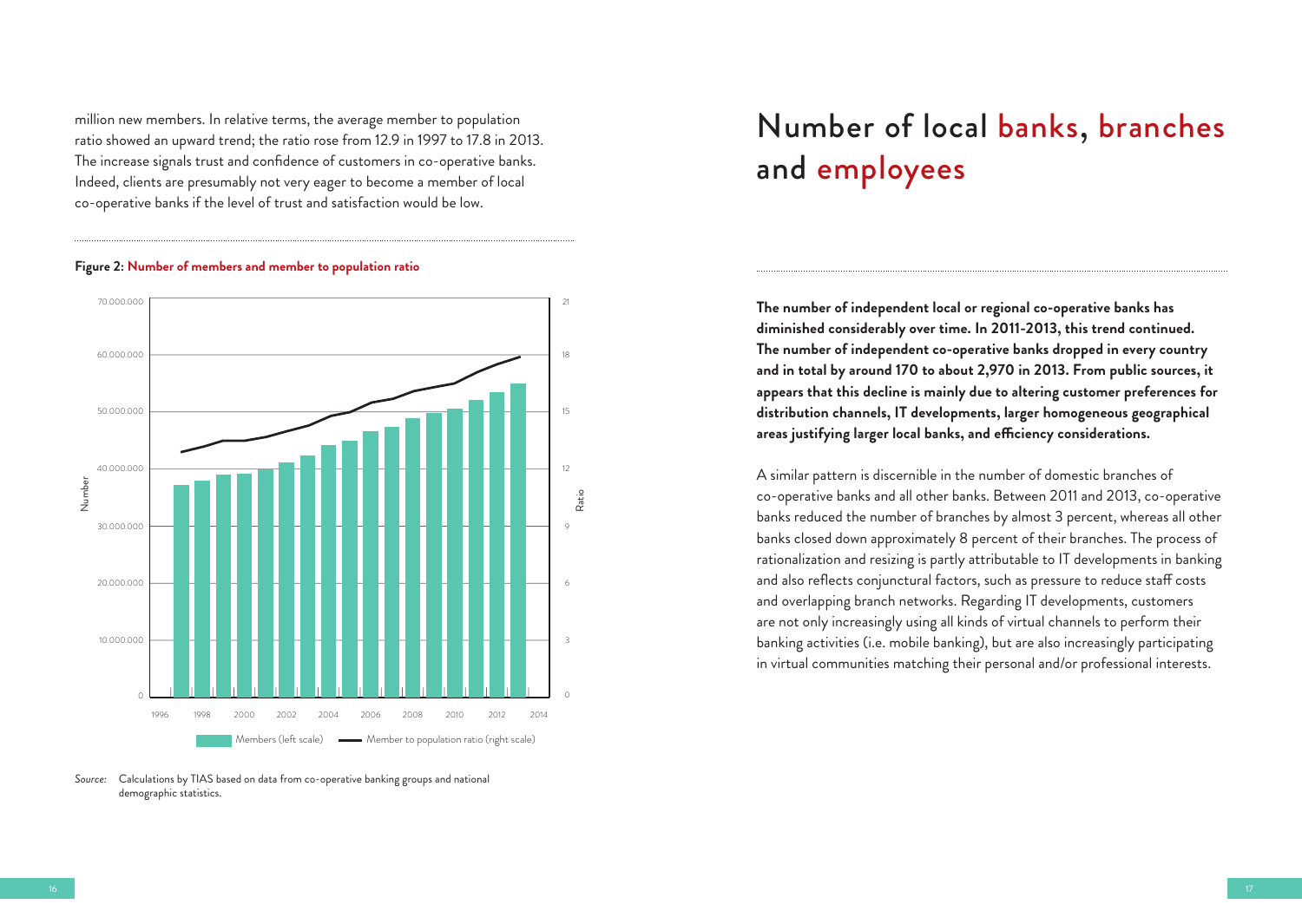

#### **Figure 3: Percentage change in number of branches in the co-operative and entire banking sector**

The latter trend poses a challenge for co-operative banks, which have frequently stated to cherish physical proximity to their members and local communities. This way, they have traditionally been able to build and maintain close connections with local communities. By definition, the closure of branches (or mergers between local banks) increases – literally and figuratively – the distance between members and local banks and reduces the number of elected members in formal governance bodies. In that context, various measures have been initiated to enhance the involvement of members in the development of their local bank. Indeed, co-operative banks should substantiate their long standing promise to contribute to a sustainable economic development of local areas together with their members. Fulfilling this requirement simply asks for physical presence and close relationships with local authorities and economic actors.

For the first time in the past decade, employment in the co-operative banking sector declined by about 2 percent to 754,000 employees since 2011. This drop is relatively small compared to the fall in employment in the entire banking sector by 4.5 percent since 2011. In fact, employment in the entire banking sector has diminished in five consecutive years.

### Total assets, loans and deposits

Balance sheet data for co-operative banks and the entire banking sector (excluding co-operative banks) are provided in table 2. Mirroring turbulent economic and financial developments in recent years, the structure and size of balance sheets of co-operative banks and all other banks are clearly shaped by cyclical and structural developments.

In 2012, total assets of co-operative banks still showed a moderate increase of around 1 percent, while total banking sector assets (on a consolidated basis) contracted by 2.3 percent. In 2013, co-operative banking assets decreased as well, but to a lesser extent than total banking sector assets. The latter shrunk by almost 10 percent as a result of bank restructuring and resolution processes in some countries as well as reconsiderations of banking business models. The ECB (2014) argues that this reduction is also partly due to shrinking derivative positions and a sizeable cutback in total loans (including customer and interbank loans), i.e. deleveraging processes, by a few large banks.

*Source:* Calculations by TIAS based on figures from co-operative banks, ECB and the Swiss National Bank.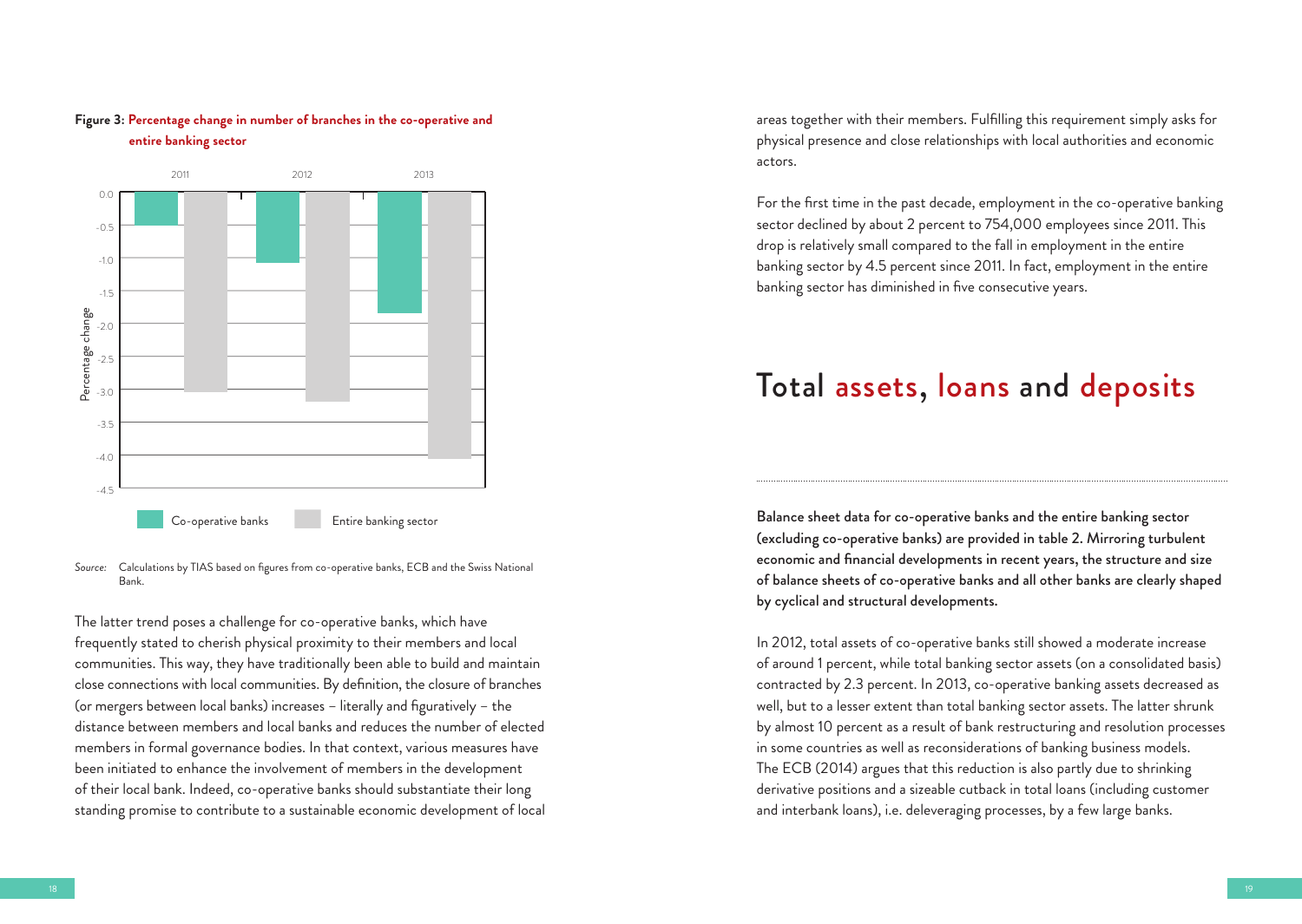Regarding outstanding loans as well as loan growth of co-operative banks versus the entire banking sector, a similar pattern emerges. The extension of credit to the economy by co-operative banks differs significantly from that by the entire banking sector in 2012 and 2013. While co-operative banks still slightly extended loans in 2012, the size of the loan book of all other banks declined. Co-operative banks could not escape from the successive economic and financial turbulences as mirrored in the small reduction in their lending activity in 2013. However, loan contraction at all other banks outpaced the loan decline at co-operative banks considerably.

#### **Table 2: Total assets, loans and deposits of co-operative banking groups and the entire banking sector**

|                 |                    | 2012    |         | 2013    |         |
|-----------------|--------------------|---------|---------|---------|---------|
|                 |                    | $COOP*$ | $EBS**$ | $COOP*$ | EBS**   |
| Total assets    | <b>EUR billion</b> | 7,021   | 22,263  | 6,825   | 20,075  |
|                 | %-change           | 0.9%    | $-2.3%$ | $-2.8%$ | $-9.8%$ |
| Loans           | <b>EUR</b> billion | 3,522   | 7,760   | 3,516   | 7,440   |
|                 | %-change           | 1.3%    | $-1.1%$ | $-0.2%$ | $-4.1%$ |
| Retail deposits | <b>EUR</b> billion | 3,216   | 7,889   | 3,267   | 7,977   |
|                 | %-change           | 2.4%    | 1.4%    | 1.6%    | 1.1%    |

*\* COOP = Co-operative Banking Groups \*\* EBS = Entire Banking Sector*

- *Source:* Calculations by TIAS based on data from co-operative banks, the ECB and the Swiss National Bank.
- *Note:* Co-operative banking groups and the entire banking sectors in ten European countries are included in the data (see footnote 1). EBS data do not comprise COOP data. Loans refer to loans to the non-financial private sector. Retail deposits refer to all deposits and savings from the non-financial private sector. Upon close inspection of balance sheet items, we have tried to use comparable definitions for 'loans' and 'deposits' of individual co-operative banks and entire banking systems. Since we have used the same definitions every year, data consistency is guaranteed.

Like loan growth, deposit growth at co-operative banks exceeded deposit growth at all other banks in 2012 and 2013. In 2013, deposit growth decelerated sharper at co-operative banks, but remained significantly above the deposit expansion at all other banks. Overall, the gradual shift towards deposit funding continued in banking. In parallel, the reliance on wholesale funding decreased at all other banks. Lastly, the growth of retail deposits combined with a decline in the extension of credits led to a decrease in the loan-to-deposit ratio of co-operative banks and the entire banking system.

The table points to two other remarkable characteristics of co-operative banking groups. Their asset structure seems to be dominated by loans to the nonfinancial private sector (more than 50 percent). The ratio of total loans relative to total assets of all other banks amounts to 37 percent. On the liability side, we observe a similar feature. Overall, co-operative banks are funded to a larger extent by retail deposits and to a lesser extent by wholesale funding in comparison with all other banks. This finding indicates that the business model of co-operative banks tends to be more geared towards retail banking activities, which also accords with the outcomes of scarce recent studies.

### Domestic market shares

The increase in the number of members has translated into rising market shares in national retail banking markets. Since 2011, co-operative banking groups endogenously increased their domestic market shares in retail loans as well as in retail savings. On average, both retail market shares rose by about 0.7 percentage point. This may seem a modest increase, but minor changes in market shares imply shifts of many billions of euros between banking groups.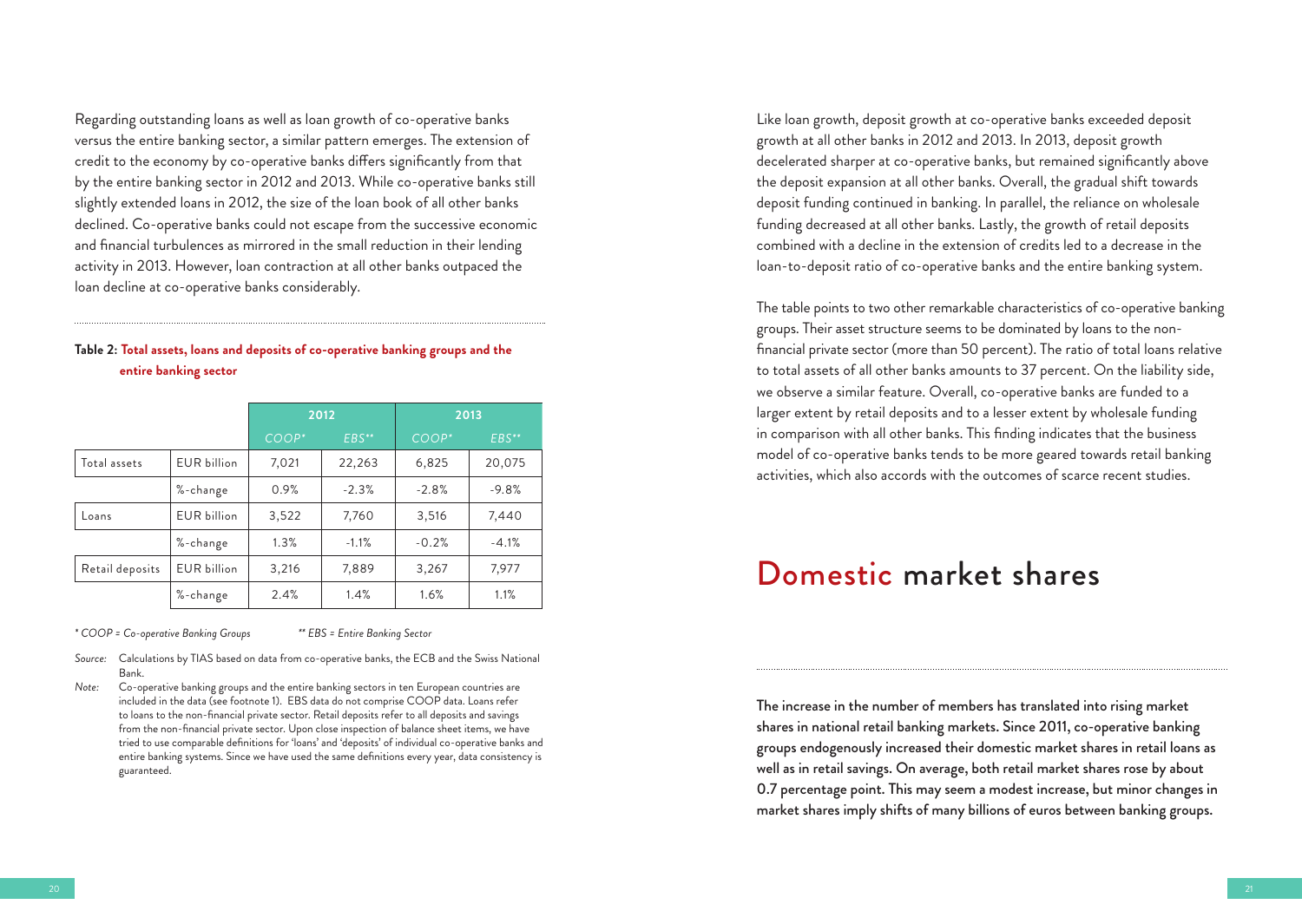The underlying data show that every individual co-operative banking group gained loan market share. In seven European countries, co-operative banks even strengthened their loan market position by more than 3 percent since 2011. Like the increase in the number of members, rising market shares can be interpreted as signs that customers felt relatively more attracted to co-operative banks for a myriad of different reasons.

In addition, table 3 illustrates that co-operative banks have historically maintained extensive branch networks to support the links to their members and local communities. However, the urgency to focus on efficiency improvements in physical networks as a result of mobile banking, contactless payments and integrated cash management is increasing. Despite the recent closures of branches, the average branch market share displays a slight increase since 2011. In 2013, this market share is approximately 10 percentage points higher than that for loans and deposits. It can be concluded that co-operative banks still have a comparative advantage in terms of physical proximity, but also the disadvantage of the resulting cost base.

#### **Table 3: Average domestic market shares of co-operative banking groups**

|                 | 2011 | 2012 | 2013 | Change in<br>percentage<br>points<br>$(2011 - 2013)$ |
|-----------------|------|------|------|------------------------------------------------------|
| Loans           | 26.3 | 26.6 | 27.0 | 0.7                                                  |
| Deposits        | 25.7 | 26.1 | 26.3 | 0.6                                                  |
| <b>Branches</b> | 35.8 | 36.6 | 36.3 | 0.5                                                  |

*Source:* Calculations by TIAS based on data from co-operative banks, the ECB and the Swiss National Bank.

### Capitalization

Figure 4 depicts the average tier-1 ratio for co-operative banks and national banking systems. The ratio mirrors the amount of equity relative to the riskweighted assets. It appears that the tier-1 ratio of co-operative banking groups was on average almost 1 percentage point higher than the tier-1 ratio for entire banking sectors in 2011.

In the following years, both co-operative banks and all other banks improved their tier 1-ratio. However, all other banks clearly caught up with co-operative banks, as reflected by the increase from almost 11.0 in 2011 to 12.7 in 2013. The underlying data show that this improvement is caused by both a significant increase in the numerator (i.e. a strengthened capital position) and a considerable decline in the denominator (i.e. a decrease in risk weighted assets, chiefly as a result of the deleveraging process). The overall improvement in bank capital positions points to an enhanced capacity of the entire banking system to withstand possible future shocks and to its 'being in a better condition' to reap the benefits of a possible economic recovery (ECB, 2014).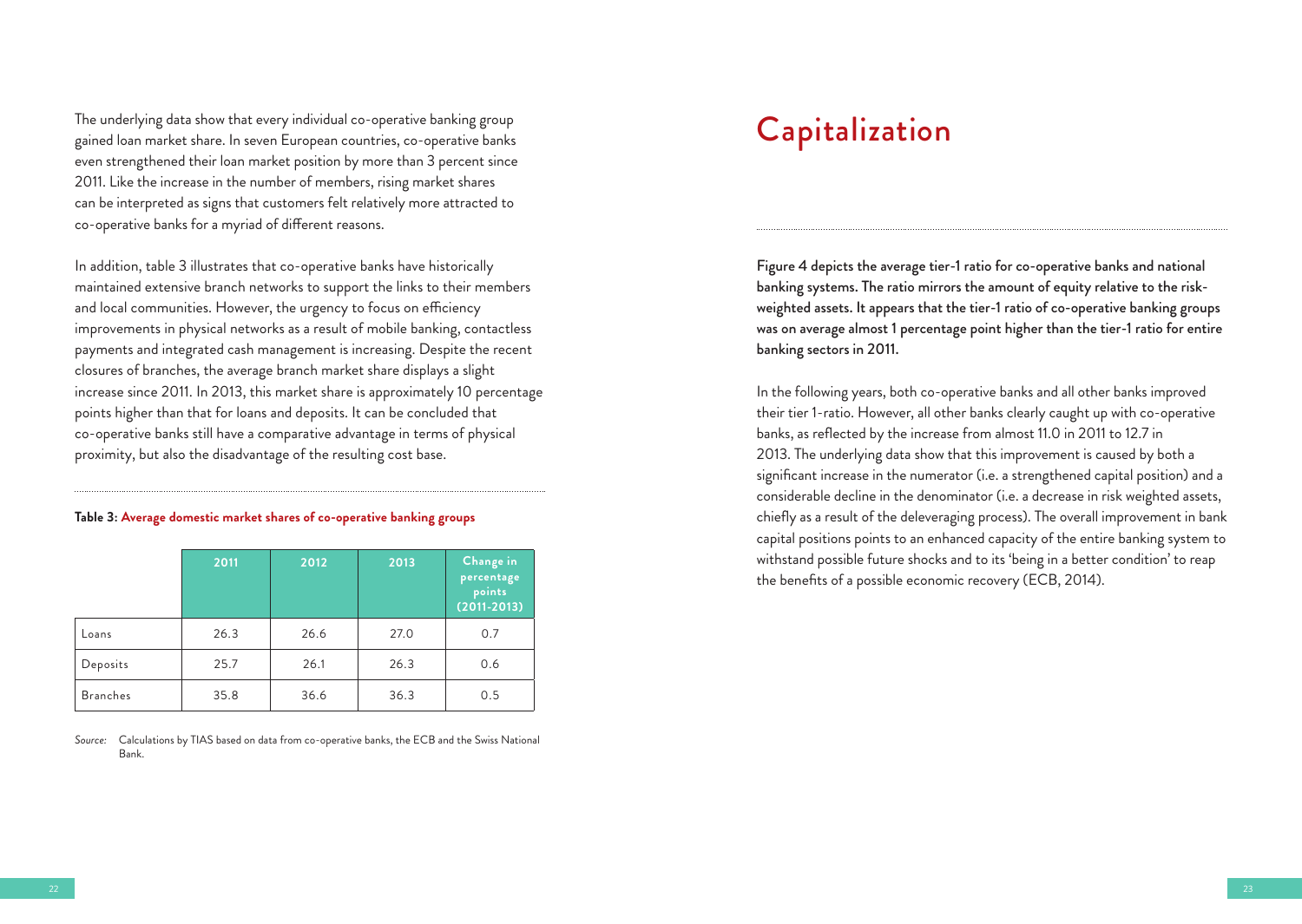#### **Figure 4: Average tier-1 ratio of co-operative banking groups and the entire banking**



**sector**

*Source:* Calculations by TIAS based on data from co-operative banking groups, the ECB and Swiss National Bank.

The options for co-operative banks to increase capital are limited compared to those for listed banks. Co-operative banks build the core of their equity base the hard way, through increasing retained earnings. This underscores the importance for co-operative banks to make profits for capitalization, continuity of their operations and further growth. Most co-operative banks cannot issue shares to obtain new or additional capital like investor-owned banks. Some observers argue that this is a disadvantage of the co-operative business model, but this view is rather one-sided. One could equally well assert that this fact urges co-operative banks to have a relatively low risk appetite, because their executives know that capital cannot be easily replenished after substantial losses or write-downs.

### Return on equity

The return on equity is a widely used proxy for profitability. Earlier assertions fuel the expectation that co-operative banks have below average profitability, as they target customer value maximization instead of profit maximization. However, we find that the average return on equity of co-operative banks has been significantly higher in comparison with that of the entire banking system in the period from 2011 to 2013.

Based on many standard banking studies, this result seems a paradox, given the non-profit maximizing goals of co-operative banks 7 . We feel , however, that this perceived incongruity precisely reflects the caveat to focus exclusively on measures which are primarily predicated on joint-stock banks and the omission to take into account the underlying characteristics and different orientations of other banks, co-operative banks included.

Turning back to the figures, it appears that the return on equity in the entire banking sector was actually negative in 2012, whereas co-operative banking groups still booked positive returns on their equity. In 2013, net profits to equity recovered, but the ratio for co-operative banking groups was three times higher than the ratio for the entire banking sector (4.8 and 1.5 percent, respectively). This outcome can plausibly be explained by the fact that co-operative banks were on average less involved in restructurings and non-retail banking activities, which have on balance dropped in volumes and revenues. Their focus on retail activities has apparently led to more stable income streams.

<sup>7</sup> For an overview see Berger et al. (2006).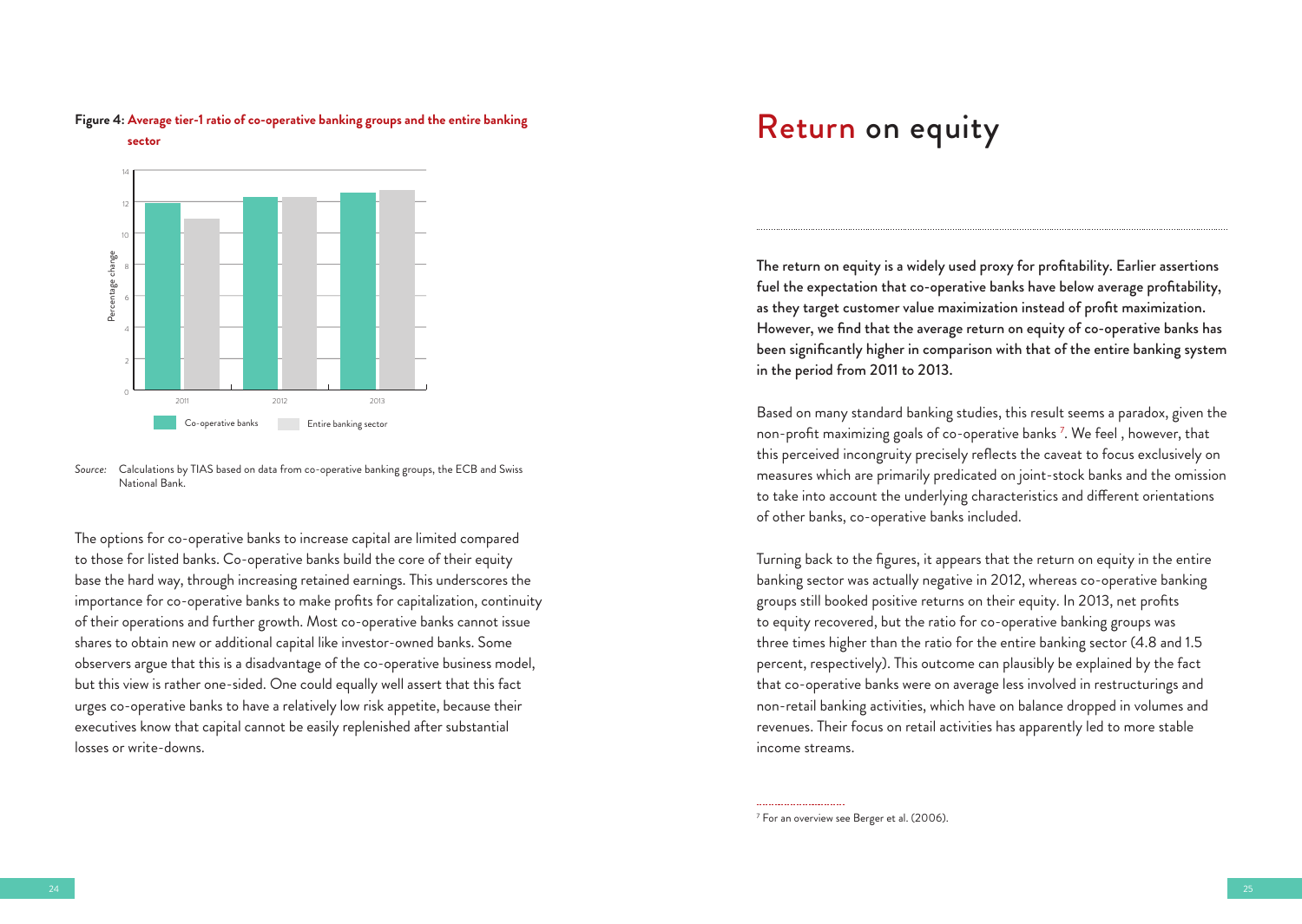

#### **Figure 5: Average Return on Equity of co-operative banking groups and the entire banking sector**

*Source:* Calculations by TIAS based on data from co-operative banking groups, the European Central Bank and the Swiss National Bank.

Profits are not the ultimate goal for co-operative banks, but a means to absorb shocks, to invest and innovate for their members/customers, among other things. Profits are also needed for the social goals that co-operative banks pursue on behalf of their members. Hence, the performance of co-operative banks cannot be assessed alone by looking at their financial performance or favourable pricing for members and customers. The pursuance of multiple goals is sometimes difficult to understand for 'outsiders' and leads to misconceptions. In distinguished words, co-operative banks state that they are 'dual bottom line' organisations. Conceptually, it is difficult to measure the social value that co-operative banks create. Although this value is generally tacitly recognized by members and other stakeholders, there is currently no common way of measuring it. It seems that academic research is beginning

to tackle this issue. Some sort of dual bottom line accounting – with financial measures on one side and proxies for social impact on the other – would promote the recognition of co-operative banks' distinctive features and role in society.

### **Efficiency**

An often used proxy for efficiency is the cost-income ratio, defined as net operational costs divided by net operating income. This indicator relates to the financial performance of banks. If the claims regarding the business orientation and principles of co-operative banks are true, benchmarking of expenses and revenues of co-operative banks against banking sector standards is somewhat misleading. Be that as it may, it is a fact that co-operative banks face competition from other banks with increasingly sophisticated social agendas and less emphasis on profit maximization. Hence, co-operative banks must build scale and operate efficiently to withstand competition.

Figure 6 displays cost-to-income ratios for co-operative banks (CIcoop) and entire banking sectors (Clebs) in individual countries. CI ratios did not vary significantly between co-operative banks and the entire banking sector. In 2012, the CIcoop was higher than Clebs, but the opposite was the case in 2013. This finding is actually in line with some studies published before the Great Financial Crisis (e.g. Čihák and Hesse, 2007). Moreover, the higher costs of relatively extensive branch networks of co-operative banks are apparently offset by higher revenues. This outcome suggests that they use their assets and capital base in an efficient way.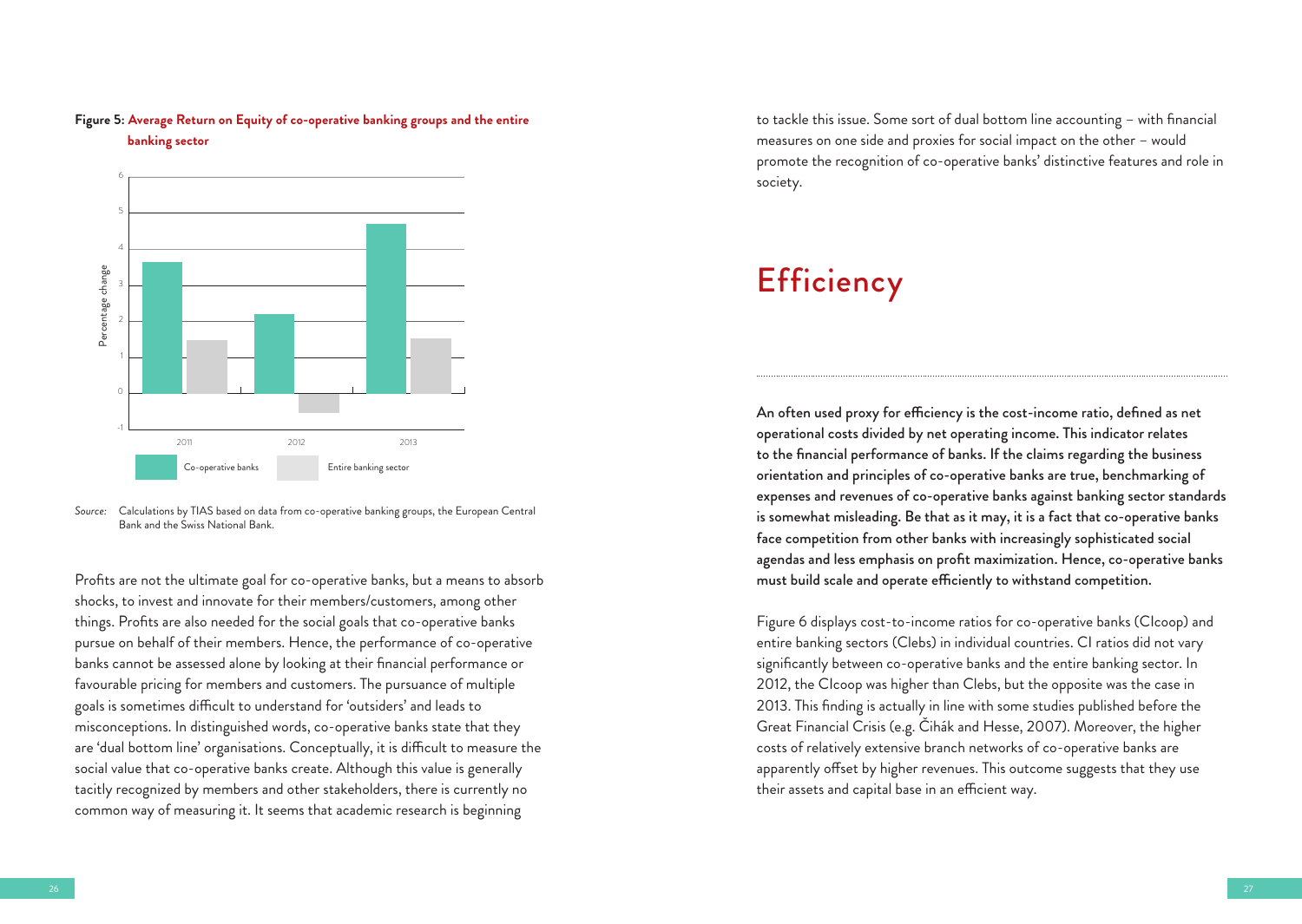#### **Figure 6: Average cost-income ratio of co-operative banking groups and the entire**





*Source:* Calculations by TIAS based on data from co-operative banking groups, the European Central Bank and the Swiss National Bank.

## Concluding considerations

**For all banks, the external environment has changed fundamentally since the 2007-8 crisis. No bank can withdraw from the consequences. Among other things, this remark pertains to changing standards and values in society, technological developments, a negative image of banks, altering consumer behaviour, a stricter supervisory and regulatory framework, higher capital and liquidity requirements, the shift from national to European banking supervision, the formation of the European Banking Union, cybercrime and remaining latent risks in the real and financial economy. Apart from these general challenges, co-operative banks face some specific questions.** 

Undoubtedly, the recent crises have modified the context as well as the relationship networks in which co-operative banks operate. Competition has fiercely increased for the traditional core of co-operative banks' business as a result of a strategic reorientation towards retail banking of many other banks and the emergence of new players in financial services, facilitated by IT innovations. At the same time, local identity could lose importance in small firms' and families' financial decisions, in favour of straightforward interest rate or price considerations (Goglio and Alexopoulos, 2014). This trend is reinforced by increasing virtualization in banking, which puts their dense branch networks in another perspective.

In this changing environment, many co-operative banks are exploring options to restore and/or strengthen the connections between co-operative values, members' participation, reciprocal relationships between members and local banks, the commercial and capitalization strategy, and excellence in daily practices. This issue is addressed in many annual reports of co-operative banking groups. They are examining ways to continue operating in proximity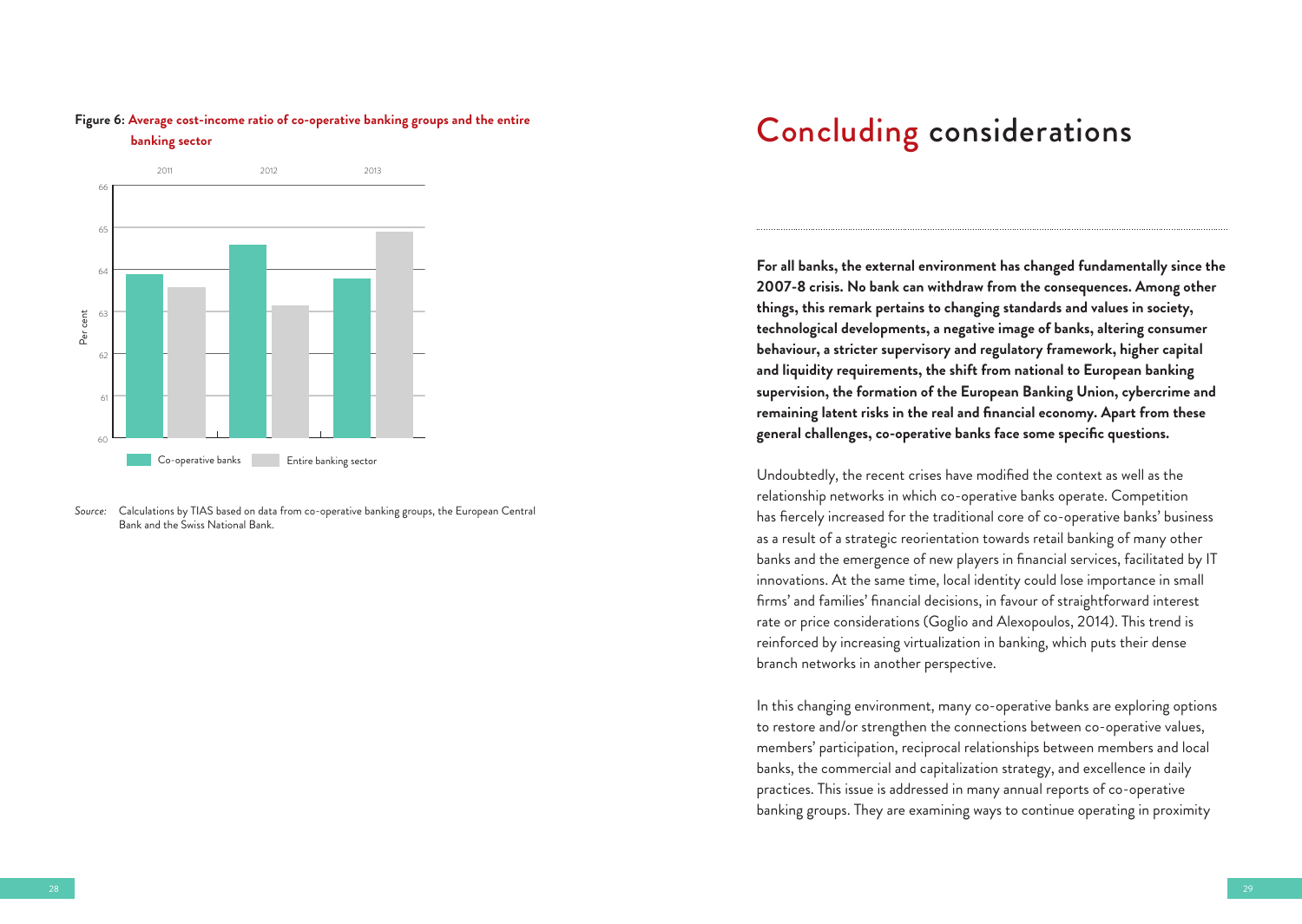to and as relational banks for customers and members, thus enhancing socialeconomic relationships with their territories and a sustainable development of these areas. At the same time, many co-operative banks are making efforts to achieve a solid position in digital banking services and to express their co-operative identity in knowledge based relationships with members and customers in virtual communities. In short, finding new ways for participating in the rapidly changing real and virtual world is crucial for co-operative banks.

Finally, (representatives of) members are actually endowed to use the significant heritage of co-operative banks for the welfare and well-being of future generations. Indeed, the present capital has been built up by generations of members and can in effect only be passed on to future generations. Therefore, current – board – members and professional executives have to find viable ways to reconcile the necessary transformation and adaptability of co-operative banks to structural and cyclical developments in society and banking, while preserving the core principles and identity of the co-operative organisational form. Fortunately, they have experience in coping with this challenge, since it already exists for more than a hundred years.

### Literature

Ayadi, R., D. Llewellyn, R. H. Schmidt, E. Arbak, W.P. de Groen (2010), 'Investigating Diversity in the Banking Sector in Europe: Key Developments, Performance and Role of Cooperative Banks', Centre for European Policy Studies, Brussels.

Berger, A.N., G. R. G. Clarke, R. Cull, L. Klapper and G. F. Udell (2006), 'Corporate Governance and Bank Performance: A Joint Analysis of the Static, Selection, and Dynamic Effects of Domestic, Foreign, and State Ownership', Journal of Banking and Finance, 29:8–9, pp. 2179–221.

Birchall, J. (2013), Resilience in a downturn: The power of financial cooperatives, International Labour Office, International Labour Organisation, Geneva.

Butzbach, O., and K. von Mettenheim (2014, Eds.), Alternative Banking and Financial Crisis, Banking, Money and International Finance, Pickering & Chatto Publishers, United Kingdom.

Čihák, M., and H. Hesse (2007), 'Cooperative Banks and Financial Stability', IMF Working Papers, No. WP/07/02, SSRN, International Monetary Fund, Washington D.C..

EACB (2007), 60 million members in co-operative banks: What does it mean?, Brussels, Belgium

EACB (2014), Annual Report 2013, Brussels, Belgium.

European Central Bank (2014), Banking Structures Report, October 2014, Frankfurt am Main, Germany.

Goglio, S., and Y. Alexopoulus (2014, Eds.), Special Issue on Co-operative Banks, Journal of Entrepreneurial and Organisational Diversity, Vol. 3, Issue 1, Trento, Italy.

Groeneveld, J.M. (2011), 'Morality and Integrity in Cooperative Banking', Ethical Perspectives, Vol. 18, No. 4, pp. 515-540.

Mooij, J. and W.W. Boonstra (2012, Eds.), Raiffeisen's Footprint: The Cooperative Way of Banking, VU University Press, Amsterdam, The Netherlands.

Oliver Wyman (2014), Cooperative Banking: Leveraging the cooperative difference to adapt to a new environment, Financial Services, France.